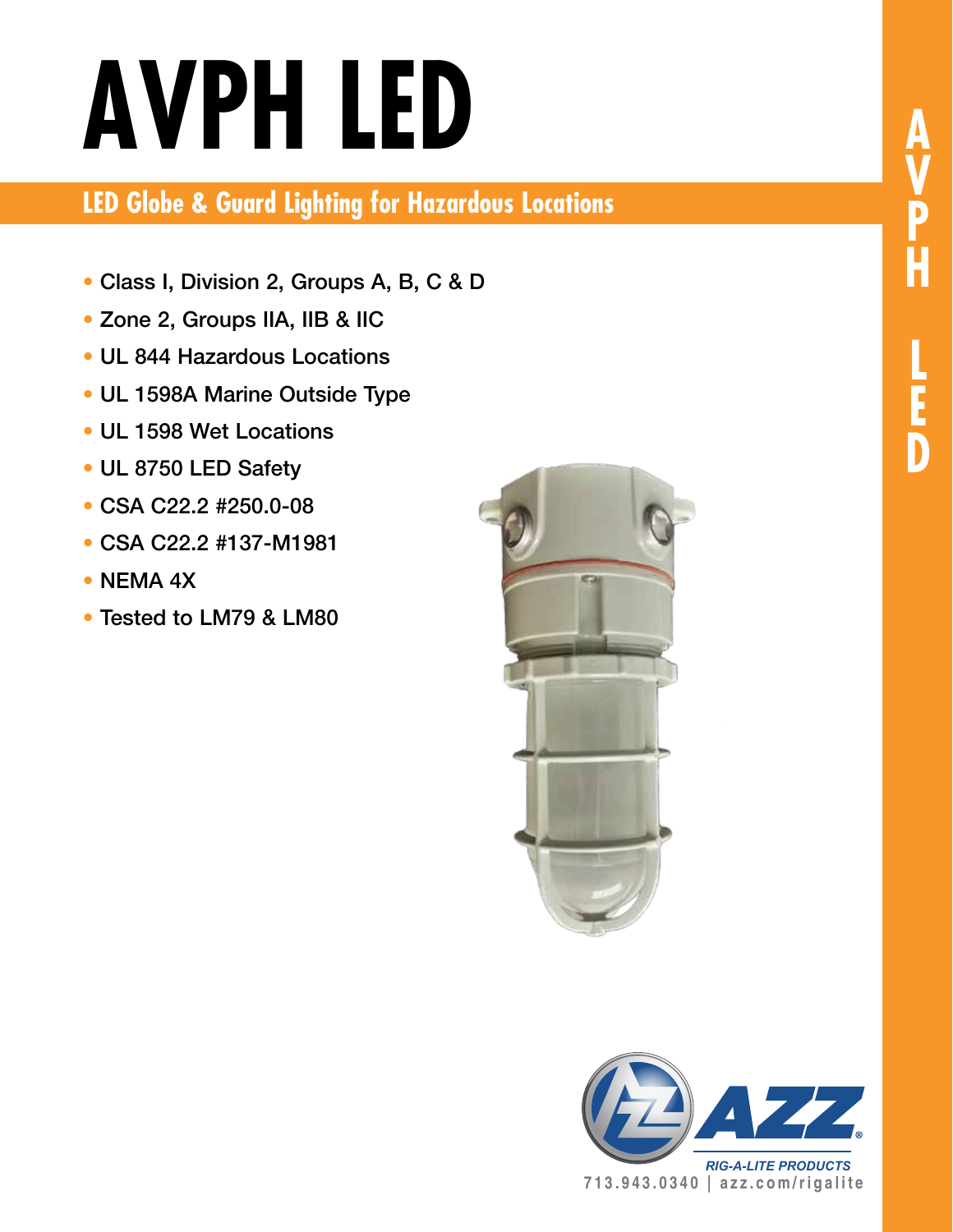# **AVPH LED LED Globe & Guard Lighting for Hazardous Locations**

#### **Key Features:**

- **1** Compact luminaire with high lumen output
- **2** Rugged 5/32" thick housing
- **3** Glare-reducing frosted globe
- **4** Field replaceable LED circuit boards and drivers
- **5** Protective guard



#### **Additional Features:**

- Ceiling, pendant and wall-mounting options
- No external fins
- Optional dimming driver
- Standard 2kV surge protection
- 5-year warranty

#### **Standard Materials:**

- Body: A360 aluminum (less than .4% copper content) with baked-on gray epoxy finish
- Guard: A360 aluminum (less than .4% copper content) with baked-on gray epoxy finish
- Gasket: One-piece silicone
- Lens: Borosilicate glass
- Hardware: Stainless steel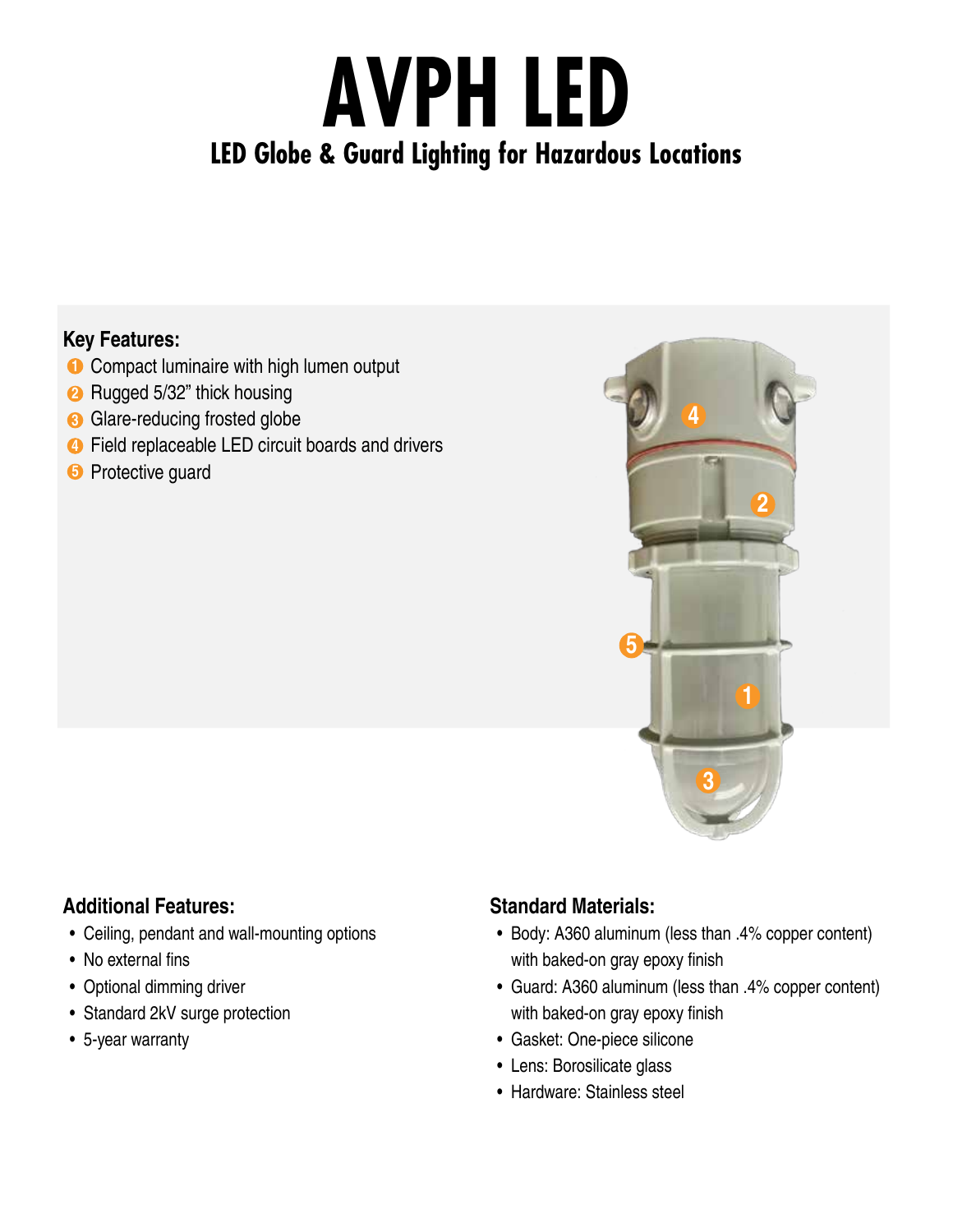

### **Catalog Number Logic**

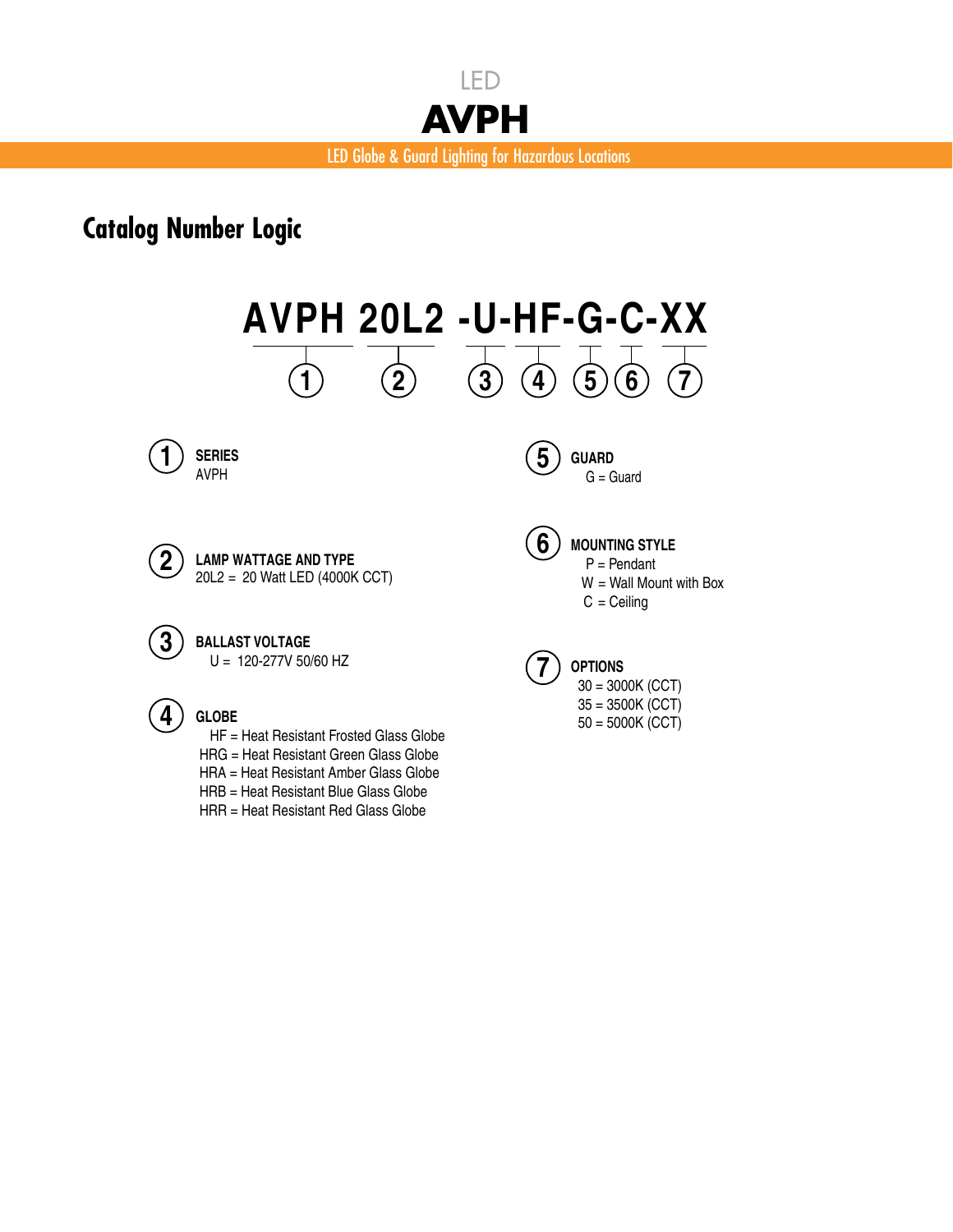

#### LED Globe & Guard Lighting for Hazardous Locations

# **Certification Guide**

| Model       | Mount   | Wattage    | <b>Operating Voltage</b> | Total<br>Lumens | Lumens<br>per<br>Watt | CRI | <b>CCT</b> | Ambient Temperature                      | Class I, Div. 2,<br>Group<br>A. B. C & D | Supply Wire<br>Suitable<br>Temperature. |
|-------------|---------|------------|--------------------------|-----------------|-----------------------|-----|------------|------------------------------------------|------------------------------------------|-----------------------------------------|
| AVPH20L2UHF | P. C. W | <b>20W</b> | 120V - 277V 50/60 Hz.    | 1769            | 87                    | 83  | 4017       | $-20^{\circ}$ C < Tamb < 50 $^{\circ}$ C | T <sub>2</sub> D                         | $90^{\circ}$ C                          |

# **Photometric Data**



# **Fixture Dimensions (inches)**